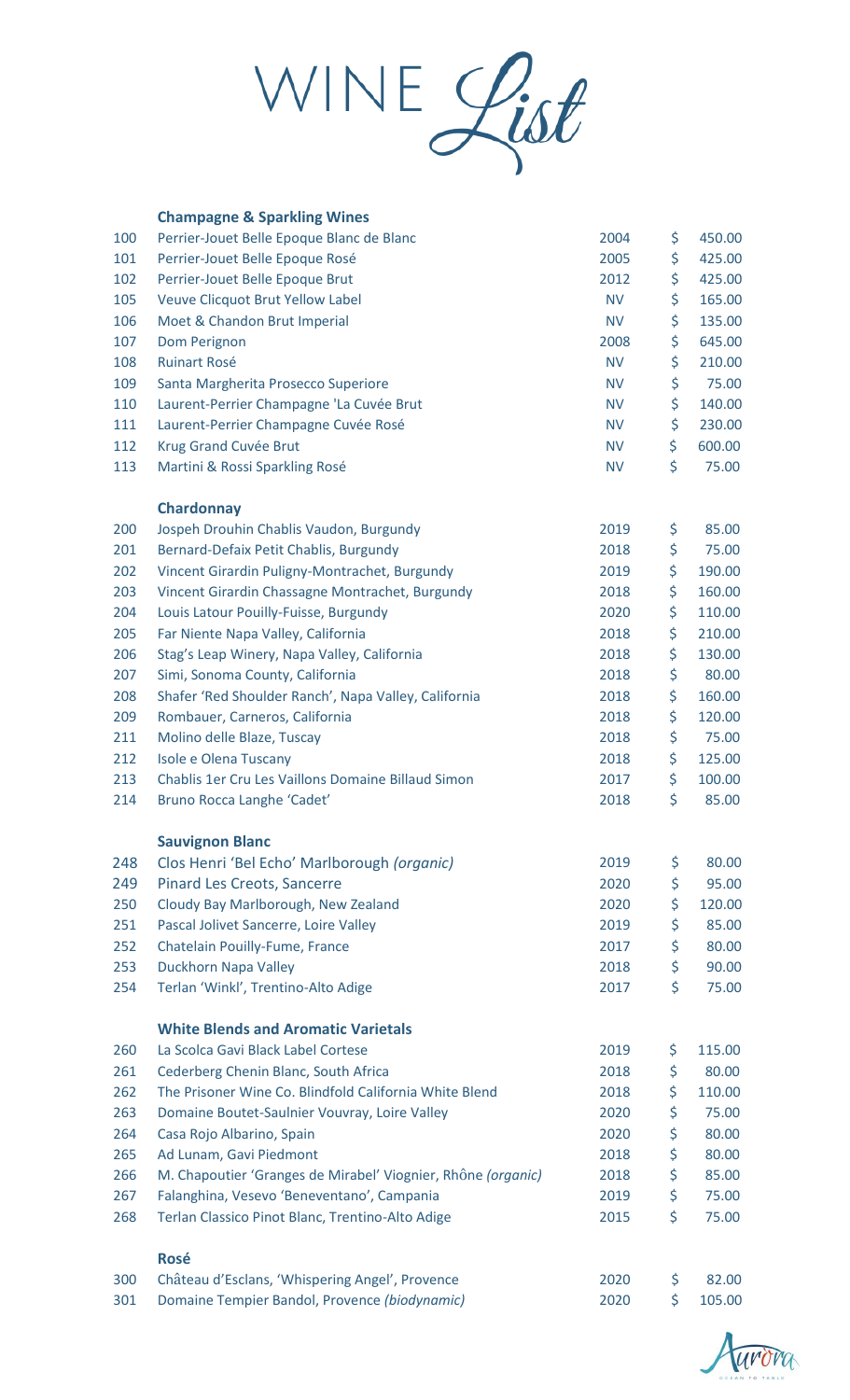|     | <b>Bordeaux &amp; Old-World Blends</b>               |      |     |        |
|-----|------------------------------------------------------|------|-----|--------|
| 400 | Château Margaux, Segla                               | 2015 | \$  | 170.00 |
| 403 | Château Gloria, Saint-Julien                         | 2018 | \$  | 200.00 |
| 404 | Château Labegorce, Margaux                           | 2016 | \$  | 135.00 |
| 405 | La Reserva D'Angludet, Margaux                       | 2016 | \$  | 140.00 |
| 406 | Domaine Des Sabines, Pomerol                         | 2014 | \$  | 130.00 |
| 407 | Château Talbot 'Connetable de Talbot', St. Julien    | 2015 | \$  | 150.00 |
| 408 | Château La Forge Grand Cru, St. Emilion              | 2011 | \$  | 140.00 |
| 409 | Château La Pointe, Pomerol                           | 2011 | \$  | 160.00 |
| 410 | Château Musar, Bekaa Valley, Lebanon                 | 2013 | \$  | 120.00 |
|     |                                                      |      |     |        |
|     | <b>Burgundy &amp; Beaujolais (Pinot Noir/ Gamay)</b> |      |     |        |
| 420 | Joseph Drouhin Gevrey-Chambertin                     | 2016 | \$  | 160.00 |
| 421 | <b>Remoissent Mercury Rouge</b>                      | 2014 | \$  | 90.00  |
| 422 | <b>Olivier Leflaive Pommard</b>                      | 2016 | \$  | 225.00 |
| 423 | Domaine de Perdrix Vosne-Romanee                     | 2013 | \$  | 175.00 |
| 430 | Mommesin Fleurie 'Domaine de la Presle', Fleurie     | 2017 | \$  | 75.00  |
| 431 | Henry Fessy Moulin-a-Vent                            | 2016 | \$  | 82.00  |
| 432 | Louis Latour 'Les Saburins' Brouilly                 | 2019 | \$  | 85.00  |
| 433 | Joseph Drouhin Beaujolais-Villages                   | 2019 | \$  | 80.00  |
|     | Rhône (Syrah, Mouvedre and Grenache)                 |      |     |        |
| 440 | Saint Cosme Côtes-du-Rhone                           | 2019 | \$  | 90.00  |
| 441 | M. Chapoutier 'La Bernardine' Châteauneuf-du-Pape    | 2016 | \$  | 120.00 |
| 442 | M. Chapoutier Gigondas                               | 2016 | \$  | 90.00  |
|     | <b>California Cabernet Sauvignon</b>                 |      |     |        |
| 500 | Stags Leap Winery, Napa Valley                       | 2017 | \$. | 165.00 |
| 501 | Chafer 'One-Point-Five', Napa Valley                 | 2017 | \$  | 280.00 |
| 502 | Ramey Cellars 'Claret', Napa Valley                  | 2016 | \$  | 120.00 |
| 503 | Silver Oak Alexander Valley                          | 2016 | \$  | 225.00 |
| 504 | Clife Lede, Napa Valley                              | 2017 | \$  | 210.00 |
| 505 | Louis M. Martini, Sonoma                             | 2018 | \$  | 80.00  |
| 506 | <b>Brown Estate</b>                                  | 2018 | \$  | 190.00 |
| 507 | J. Lohr 'Hilltop', Paso Robles                       | 2018 | \$  | 100.00 |
| 508 | Beringer 'Knights Valley', Sonoma Valley             | 2017 | \$  | 115.00 |
|     |                                                      |      | \$  | 200.00 |
| 509 | Duckhorn Napa Valley                                 | 2018 |     |        |
|     | <b>New World Pinot Noir</b>                          |      |     |        |
| 520 | Paul Hobbs CrossBarn Sonoma Coast                    | 2017 | \$  | 120.00 |
| 521 | Meiomi California                                    | 2018 | \$  | 85.00  |
| 522 | Robert Skinskey, Los Carneros-Napa Valley (organic)  | 2016 | \$  | 150.00 |
| 523 | Belle Glos Clark & Telephone Santa Maria valley      | 2018 | \$  | 160.00 |
| 524 | J. Lohr 'Highland's Bench', Monterey                 | 2016 | \$  | 10800  |
| 525 | Duckhorn 'Goldeneye', Anderson Valley                | 2017 | \$  | 156.00 |
| 526 | Elk Cove Vineyards, Willamette Valley                | 2018 | \$  | 110.00 |
| 527 | <b>Mt Difficulty Roaring Meg</b>                     | 2019 | \$  | 75.00  |
| 528 | Ocean Eight Vine, Mornington Peninsula, Australia    | 2018 | \$  | 105.00 |
|     | <b>Zinfandel and New World Red Blends</b>            |      |     |        |
| 530 | TPWco The Prisoner, California                       | 2017 | \$  | 160.00 |
| 531 | Rombauer El Dorado Zinfandel, California             | 2017 | \$  | 120.00 |
| 532 | Wild Hogge 'Moongate', Paso Robles, California       | 2012 | \$  | 90.00  |
| 534 | Paraduxx, Cabernet Blend, Napa Valley                | 2016 | \$  | 135.00 |
| 535 | Brown Estate 'Chaos Theory'                          | 2019 | \$  | 125.00 |
| 536 | TPWco Saldo Zinfandel, California                    | 2017 | \$  | 115.00 |
|     |                                                      |      |     |        |

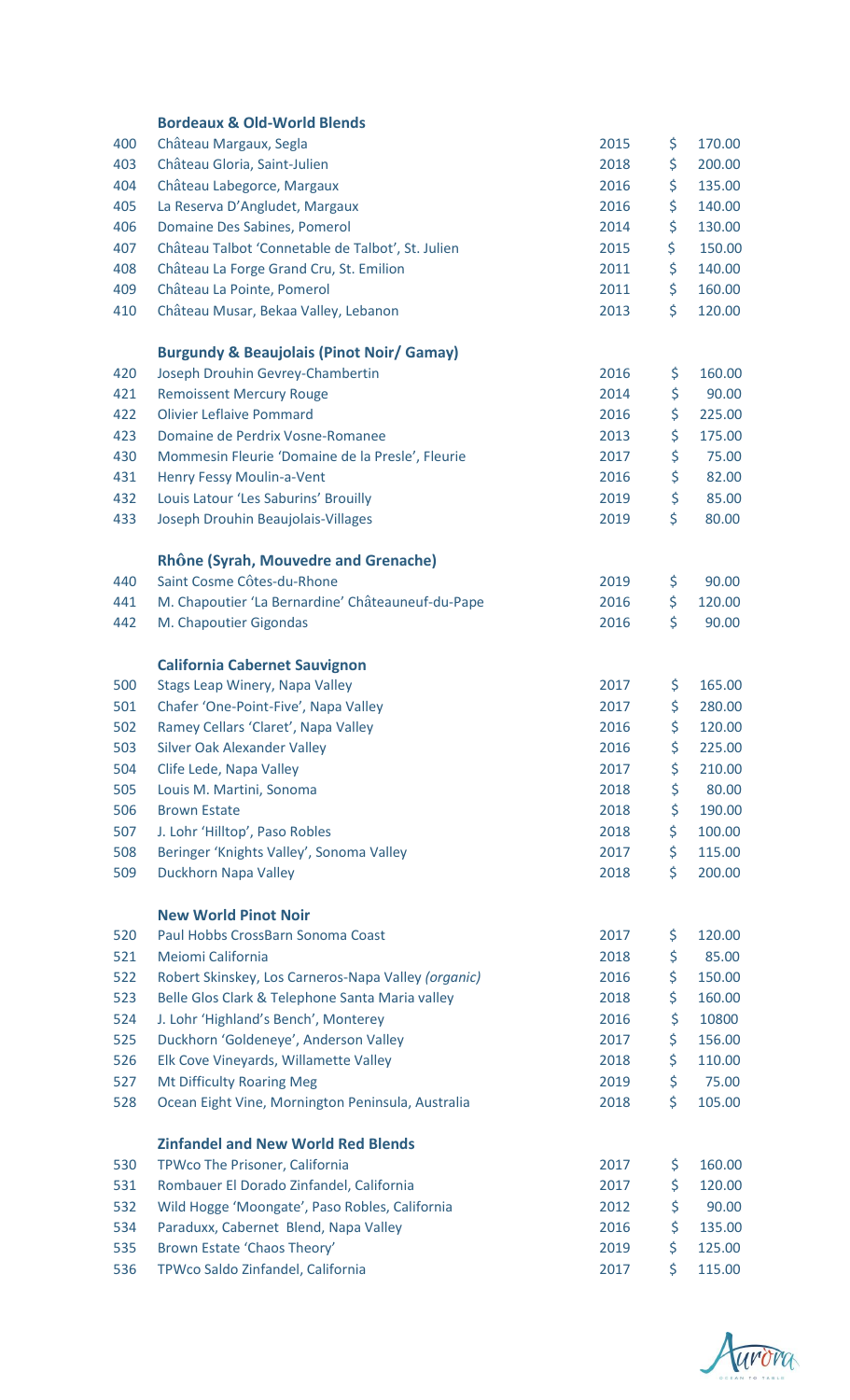|     | <b>American Merlot</b>                                                                    |           |              |
|-----|-------------------------------------------------------------------------------------------|-----------|--------------|
| 539 | J. Lohr 'Los Osos', Paso Robles                                                           | 2018      | \$<br>75.00  |
| 540 | Duckhorn Napa Valley                                                                      | 2017      | \$<br>150.00 |
| 541 | Shafer 'TD-9', Napa Valley                                                                | 2017      | \$<br>175.00 |
|     |                                                                                           |           |              |
|     | <b>Spain</b>                                                                              |           |              |
| 560 | CVNE 'Imperial' Gran Reserva, Rioja                                                       | 2011      | \$<br>188.00 |
| 561 | Bodega Otazu 'Vitral' Cabernet Sauvignon                                                  | 2007      | \$<br>365.00 |
| 562 | Casa Rojo 'Alexander the Great' Ribera del Duero                                          | 2014      | \$<br>114.00 |
|     |                                                                                           |           |              |
| 570 | <b>South American Red Delights</b><br>Concha Y Toro Don Melchor Cabernet Sauvignon, Chile | 2015      | \$<br>350.00 |
| 571 | Gubinelli Malbec, Argentina                                                               | 2017      | \$<br>75.00  |
| 572 | Alpasion Gran Malbec, Uco Valley, Argentina                                               | 2018      | \$<br>90.00  |
|     |                                                                                           |           |              |
|     | <b>Italy Tuscany</b>                                                                      |           |              |
| 599 | Le Serre Nuove Dell'Ornellaia                                                             | 2017      | \$<br>165.00 |
| 600 | Castelgiocondo Brunello di Montalcino, Tuscany                                            | 2012      | \$<br>165.00 |
| 601 | Gaja Ca Marcanda 'Promis' Bogheri Rosso (cabernet/merlot)                                 | 2017      | \$<br>110.00 |
| 602 | Castello di Querceto "Cignale' (cabernet sauvignon)                                       | 2015      | \$<br>150.00 |
| 603 | Castello di Volpaia 'Balifico' (organic) (sangiovese/cabernet)                            | 2016      | \$<br>145.00 |
| 604 | Casanova di Neri 'Tenuta Nuova' Brunello di Montalcino                                    | 2012      | \$<br>240.00 |
| 605 | San Felice Chianti Classico                                                               | 2006      | \$<br>80.00  |
| 606 | Vigna Del Sorbo Fontodi, Chianti Classicoa                                                | 2016      | \$<br>165.00 |
| 607 | Poggio Antico 'Le Martine' (sangiovese/cabernet)                                          | 2018      | \$<br>110.00 |
| 608 | Gaja Pieve Santa Restituita Brunello do Montalcino                                        | 2015      | \$<br>190.00 |
| 609 | Col D'Orcia Brunello di Montalcino                                                        | 2015      | \$<br>130.00 |
| 610 | Poggio Antico Brunello di Montalcino                                                      | 2015      | \$<br>190.00 |
| 611 | Fattoria Le Pupille Morellino di Scansano Riserva (sangiovese)                            | 2017      | \$<br>80.00  |
| 612 | <b>Terabianca Campaccio</b>                                                               | 2016      | \$<br>80.00  |
| 613 | Poliziano 'Mandrone di Lohsa' (cabernet/sangiovese)                                       | 2017      | \$<br>105.00 |
| 614 | Le Stanze del Poliziano (organic) (cabernet/merlot)                                       | 2015      | \$<br>140.00 |
| 615 | Il Borro (merlot/cabernet)                                                                | 2015      | \$<br>145.00 |
| 616 | Poliziano 'Asinone' Vino Nobile di Montepulciano                                          | 2017      | \$<br>126.00 |
| 617 | Torrione 'Petrolo' (sangiovese/merlot)                                                    | 2018      | \$<br>110.00 |
| 618 | Rocca di Frassinello (cabernet/merlot/sangioveto)                                         | 2016      | \$<br>145.00 |
| 619 | <b>Testamatta Bibi Graetz</b>                                                             | 2010      | \$<br>350.00 |
|     |                                                                                           |           |              |
|     | <b>Italy Piedmont</b>                                                                     |           |              |
| 620 | Pio Cesare Barolo                                                                         | 2016      | \$<br>250.00 |
| 621 | <b>Bruno Rocca Barbaresco</b>                                                             | 2018      | \$<br>135.00 |
| 622 | Bruno Rocca Langhe Nebbiolo 'Fralu'                                                       | 2018      | \$<br>75.00  |
| 623 | Gaja Barolo Dagromis                                                                      | 2016      | \$<br>235.00 |
| 625 | Pelissero Barbaresco Nubiola                                                              | 2014      | \$<br>120.00 |
| 626 | Gaja Nebbiolo Langhe Rosso Sito Moresco                                                   | 2018      | \$<br>140.00 |
| 627 | Ceretto Langhe Rosso 'Monsordo'                                                           | 2016      | \$<br>90.00  |
| 628 | Pelissero Barbera d'Alba 'Piani'                                                          | 2016      | \$<br>80.00  |
|     | <b>Italy Veneto</b>                                                                       |           |              |
| 640 | Bertani Amarone Della Valpolicella Classico                                               | 2010      | \$<br>250.00 |
| 641 | Masi Amarone della Valpolicella 'Costasera'                                               | 2015      | \$<br>140.00 |
| 715 | Masi Amarone della Valpolicella Classico 'Costasera'                                      | 2015      | \$<br>140.00 |
|     |                                                                                           |           |              |
|     | <b>Half Bottles</b>                                                                       |           |              |
| 10  | <b>Perrier-Jouet Grand Brut</b>                                                           | <b>NV</b> | \$<br>78.00  |
| 11  | <b>Ruinart Rose Champagne</b>                                                             | <b>NV</b> | \$<br>125.00 |
| 12  | Sonoma-Cutrer Russian River Chardonnay                                                    |           | \$<br>40.00  |
| 13  | Pascal Jolivet Sancerre, Loire Valley, France                                             | 2018      | \$<br>38.00  |
| 14  | Bernard Defaix Chablis, Burgundy, France                                                  |           | \$<br>38.00  |
| 20  | Stag's Leap Wine Cellars Artemis Cabernet Sauvignon<br>Col D'Orcia Brunello di Montalcino | 2018      | \$<br>100.00 |
| 22  |                                                                                           | 2014      | \$<br>65.00  |

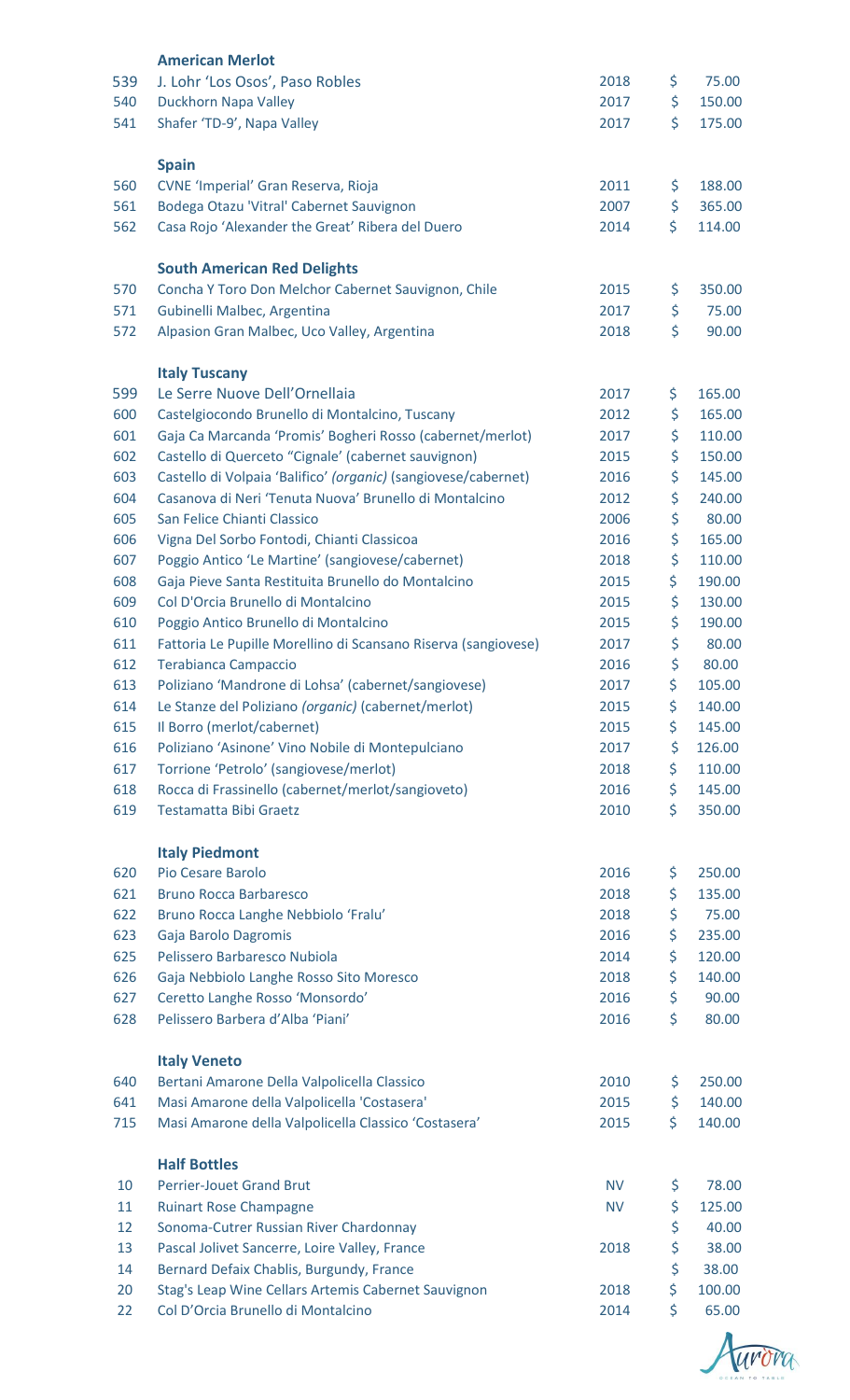|     | <b>Magnums and Large Formats</b>                               |           |     |          |
|-----|----------------------------------------------------------------|-----------|-----|----------|
| 801 | Ceretto Barolo DOCG 1.5L                                       | 2016      | \$. | 1,095.00 |
| 802 | Ceretto Monsordo Lange Rosso Bermardina 1.5L                   | 2015      | \$  | 205.00   |
| 803 | Château Labégorce Margaux 1.5L                                 | 2012      | \$  | 236.00   |
| 804 | Duckhorn Golden Eye Pinot Noir 1.5L                            | 2016      | \$  | 315.00   |
| 805 | Duckhorn Sonoma Coast Migration Pinot Noir 1.5L                | 2015      | \$  | 235.00   |
| 806 | Château Lynch BagesEcho de Lynch-Bages Pauillac 1.5L           | 2016      | \$  | 405.00   |
| 807 | Ornellaia Le Serre Nouve 1.5L                                  | 2016      | \$  | 360.00   |
| 810 | Ornellaia Ornellaia 1.5L                                       | 2014      | \$  | 1,155.00 |
| 811 | Pilissero Barbaresco D.O.C Vanoto 1.5L                         | 2015      | \$  | 435.00   |
| 812 | The Prisoner Wine Company The Prisoner 1.5L                    | 2015      | \$  | 305.00   |
| 815 | Ornellaia-La Volte 6L                                          | 2016      | \$  | 905.00   |
| 816 | Château d'Esclans 'Whispering Angel' Rosé, Provence 1.5L       | 2020      | \$  | 155.00   |
|     | <b>Magnums &amp; Champagne</b>                                 |           |     |          |
| 850 | Dom Perignon 1.5L                                              | 2008      | \$  | 1090.00  |
| 851 | <b>Billecart-Salmon Brut Reserve 1.5L</b>                      | <b>NV</b> | \$  | 345.00   |
| 852 | Veuve Fourny Rosé 1.5L                                         | <b>NV</b> | \$  | 250.00   |
| 853 | Krug Grand Cuvée Brut                                          | <b>NV</b> | \$  | 1300.00  |
| 854 | Laurent-Perrier Champagne 'La Cuvée Brut 1.5L                  | <b>NV</b> | \$  | 450.00   |
| 855 | Laurent-Perrier Champagne Cuvée Rosé 1.5L                      |           |     |          |
|     | <b>Premium Wine Selection</b>                                  |           |     |          |
| 629 | Gaja 'Sori Tildin'Langhe Rosso, Piedmont                       | 2014      | \$  | 900.00   |
| 630 | Gaja 'Costa Russi' Barbaresco, Piedmont                        | 2015      | \$  | 900.00   |
| 642 | Masi Amarone della Valpolicella Classico 'Mazzano'             | 2011      | \$  | 365.00   |
| 643 | Masi Amarone della Valpolicella Classico 'Campolongo Di Torbe' | 2011      | \$  | 365.00   |
| 644 | Masi Amarone della Valpolicella Classico 'Campolongo Di Torbe' | 2012      | \$  | 370.00   |
| 645 | Sassicaia, Tenuta san Guido Bolgheri                           | 2008      | \$  | 1100.00  |
| 700 | Château Lynch-Bages Pauillac                                   | 2014      | \$  | 468.00   |
| 701 | Château Lafite Rothschild Pauillac                             | 2006      | \$  | 1,650.00 |
| 702 | Château Palmer, Margaux                                        | 2006      | \$  | 750.00   |
| 703 | Château La Fleur-PétrusPomerol                                 | 2009      | \$  | 985.00   |
| 704 | A.F. Gros Richebourg Grand Cru                                 | 2017      | \$  | 1250.00  |
| 711 | Antinori Tenuta Tignanello 'Solaia' Toscana                    | 2007      | \$  | 670.00   |
| 712 | GajaSorì Tildìn (Barbaresco) Langhe                            | 2007      | \$  | 750.00   |
| 713 | Quintarelli Giuseppe Amarone della Valpolicella Classico       | 2011      | \$  | 745.00   |
| 714 | Quintarelli Giuseppe Amarone della Valpolicella Classico       | 2012      | \$  | 825.00   |
| 720 | <b>Caymus Special Selection Napa Valley</b>                    | 2016      | \$  | 435.00   |
| 721 | <b>Opus One Napa Valley</b>                                    | <b>NV</b> | \$  | 520.00   |
| 722 | <b>Staglin Estate Rutherford</b>                               | 2013      | \$  | 525.00   |
| 723 | Harlan Estate Napa Valley                                      | 2006      | \$  | 1050.00  |
| 724 | Blankiet Paradise Hills Vineyard Proprietary Red Napa Valley   | 2006      | \$  | 690.00   |
| 725 | Amuse Bouche Proprietary Red Napa Valley                       | 2011      | \$  | 600.00   |
| 726 | Álvaro PalaciosL'Ermita Velles Vinyes Priorat                  | 2003      | \$  | 1100.00  |
| 727 | KistlerCuvée Natalie Silver Belt Vineyard                      | 2016      | \$  | 450.00   |
| 730 | Dow-Vinatge Port 75cl                                          | 1994      | \$  | 330.00   |
| 731 | Dow-Vinatge Port 75cl                                          | 1985      | \$  | 330.00   |
| 732 | Warre-Vintage Port 75cl                                        | 2000      | \$  | 295.00   |